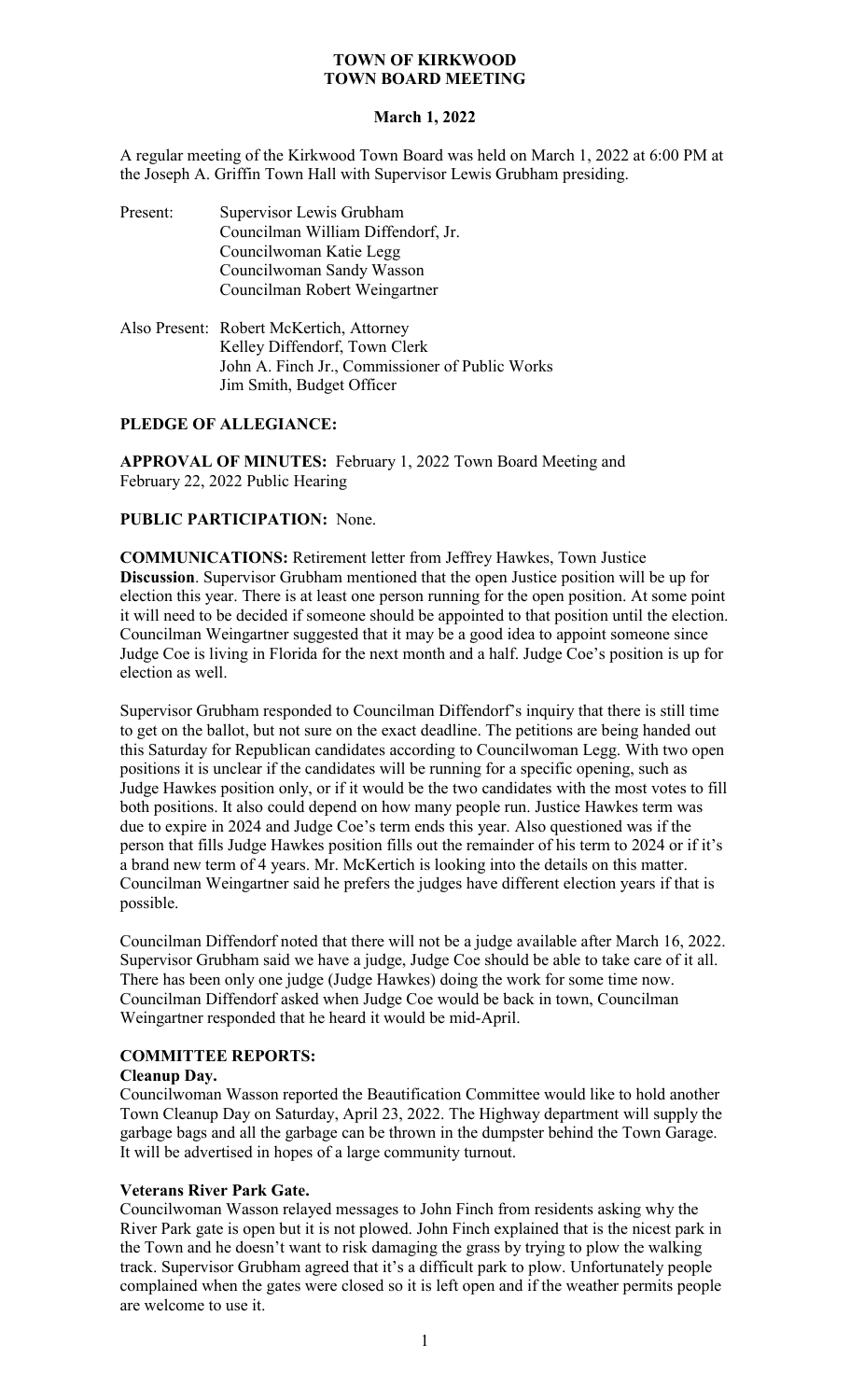### **March 1, 2022**

### **Plowing of Town Roads.**

The Highway department was complemented on how well the roads were plowed during this past snow/ice storm.

#### **Liability Insurance.**

The liability package with IOA has come in with an increase of \$1,400 which is a 1.78% increase. The valuation of our property has increased which is one reason why our premiums have increased.

### **Paving Projects for 2022.**

Supervisor Grubham suggested it would be a good idea to wait on most or all of the paving projects due to the current price of oil. The cost is continually increasing and the original prices we were quoted are no longer valid. Overspending on these projects is not a good idea, there is too much uncertainty right now. Councilman Weingartner asked if the money needed to be spent within a certain budget year. Supervisor Grubham said it can be held over. John Finch said he believes the PaveNY and Winter Recovery money need to be used this year. The CHIPs budget may increase by 20% this year, which means about \$250,000 for the Town. John Finch felt the money should be used this year and certain roads cannot be ignored. Supervisor Grubham explained that it was up to the Board to decide if the roads can be put on hold, otherwise that is asking the taxpayers to pay way more for the roads than they should be. The Board agreed to wait on completing any paving projects. John Finch is going to find out what money can be held over and what money needs to be spent in 2022.

### **OLD BUSINESS:**

Councilman Diffendorf moved to adopt resolution, after a Public Hearing, adopting Local Law No. 3-2022 entitled "A Local Law Amending the Real Property Tax Exemption for Cold War Veterans, in accordance with the attached resolution. Councilwoman Wasson seconded.

| Roll Call Vote:       | Councilman Diffendorf  | - yes |
|-----------------------|------------------------|-------|
|                       | Councilwoman Wasson    | - yes |
|                       | Councilwoman Legg      | - yes |
|                       | Councilman Weingartner | - yes |
|                       | Supervisor Grubham     | - yes |
| <b>MOTION CADDIED</b> |                        |       |

#### MOTION CARRIED.

Councilwoman Wasson moved to adopt resolution accepting the Recertification of the Record of Activities for William Diffendorf, Jr., Safety Officer, for the year 2022, in accordance with the attached Recertification. Councilwoman Legg seconded.

| Roll Call Vote:                      | Councilman Diffendorf  | - abstain |
|--------------------------------------|------------------------|-----------|
|                                      | Councilwoman Wasson    | - yes     |
|                                      | Councilwoman Legg      | - yes     |
|                                      | Councilman Weingartner | - yes     |
|                                      | Supervisor Grubham     | - yes     |
| $\lambda$ (otion of $\lambda$ prince |                        |           |

#### MOTION CARRIED.

43:22 Five Mile Point Fire Co Roster

42:22 Retirement Recertification W.Diffendorf Safety Officer

 $41.22$ Adopt LL#3 Property Tax Exemption Cold War Vets

> Councilwoman Legg moved to adopt resolution pursuant to Not-For-Profit Corporation Law Section 1402(c)(3) approving the Membership Roster for Five Mile Point Fire Company, with the understanding that the members so approved will be assigned for which they have been qualified, in accordance with the attached roster. Councilman Weingartner seconded.

| <b>Roll Call Vote:</b>             | Councilman Diffendorf  | - yes |
|------------------------------------|------------------------|-------|
|                                    | Councilwoman Wasson    | - yes |
|                                    | Councilwoman Legg      | - yes |
|                                    | Councilman Weingartner | - yes |
|                                    | Supervisor Grubham     | - yes |
| $M\Omega T I \Omega M C M D I E D$ |                        |       |

MOTION CARRIED.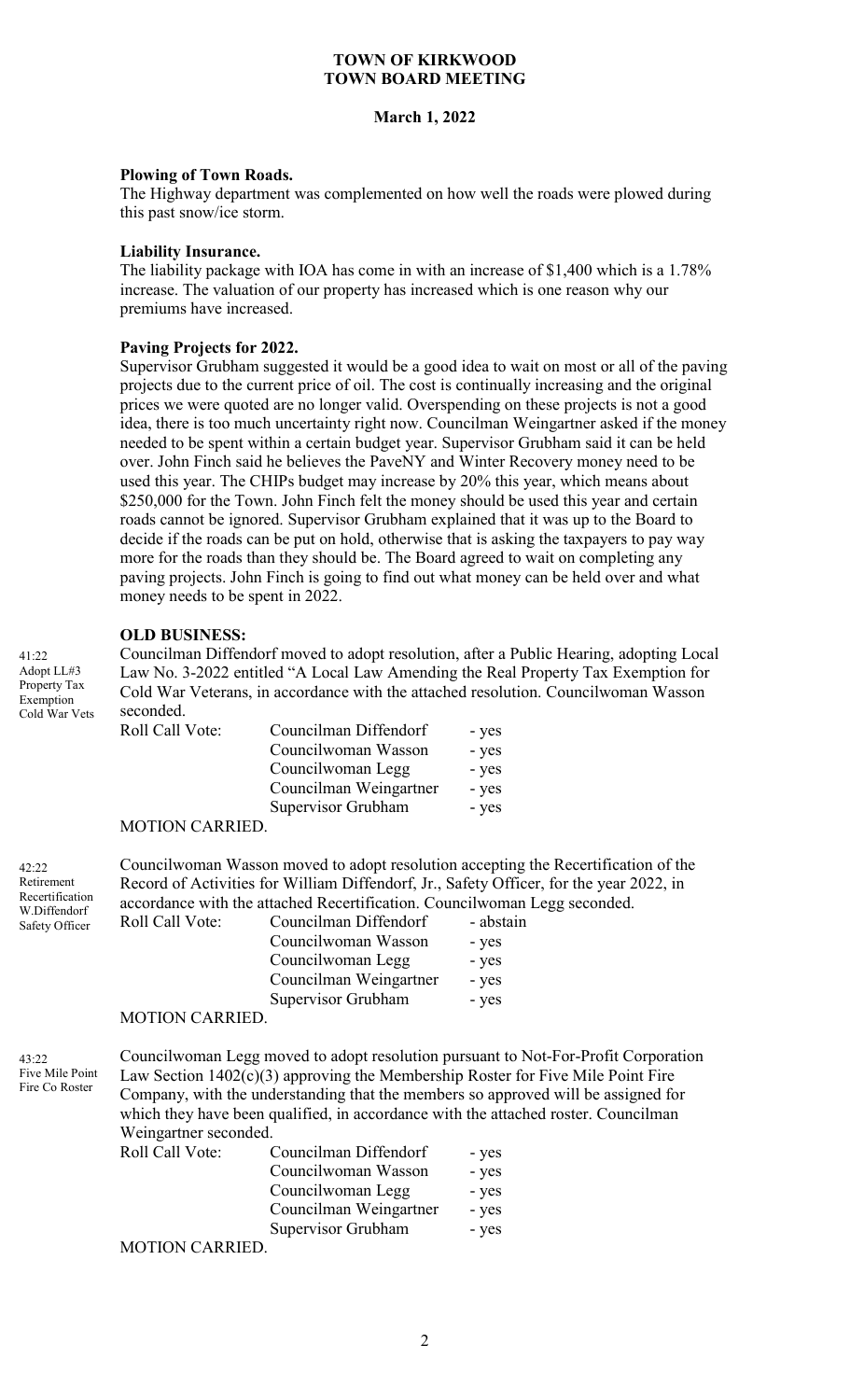### **March 1, 2022**

Councilman Weingartner moved to adopt resolution, on recommendation and approval of the Code Enforcement Officer, pursuant to section 304.3 of the Mobile Home – Trailer Ordinance, authorizing the Town Clerk to issue licenses for the following mobile home – trailer parks, such license is for the year 2022:

Quilty Hill Mobile Home Park, 49 Quilty Hill Road, Kirkwood, NY 13795 Owner: Illinois Parks, LLC Councilman Diffendorf seconded.

| Councilinali Diffendoff seconded.                       |                        |       |
|---------------------------------------------------------|------------------------|-------|
| Roll Call Vote:                                         | Councilman Diffendorf  | - yes |
|                                                         | Councilwoman Wasson    | - yes |
|                                                         | Councilwoman Legg      | - yes |
|                                                         | Councilman Weingartner | - yes |
|                                                         | Supervisor Grubham     | - yes |
| $\lambda$ ( $\alpha$ TI $\alpha$ ) $\lambda$ , $\alpha$ |                        |       |

MOTION CARRIED.

Councilman Diffendorf moved to adopt resolution authorizing advertising for Sealed Bids for the Upper Court Street Sanitary Sewer Replacement Project, with bids returnable to the Town Clerk's Office on March 30, 2022 at 11:00 AM, and to be publicly opened and read at that time. Councilwoman Wasson seconded.

| Roll Call Vote: | Councilman Diffendorf  | - yes |
|-----------------|------------------------|-------|
|                 | Councilwoman Wasson    | - yes |
|                 | Councilwoman Legg      | - yes |
|                 | Councilman Weingartner | - yes |
|                 | Supervisor Grubham     | - yes |
|                 |                        |       |

#### MOTION CARRIED.

Councilwoman Wasson moved to adopt resolution authorizing the Supervisor to sign the Municipal Cleanup Day Tip Fee Waiver Application, in accordance with the attached application. Councilwoman Legg seconded.

| Roll Call Vote:       | Councilman Diffendorf  | - yes |
|-----------------------|------------------------|-------|
|                       | Councilwoman Wasson    | - yes |
|                       | Councilwoman Legg      | - yes |
|                       | Councilman Weingartner | - yes |
|                       | Supervisor Grubham     | - yes |
| <b>MOTION CADDIED</b> |                        |       |

MOTION CARRIED.

Councilwoman Legg moved to adopt resolution scheduling a Public Hearing for March 29, 2022 at 6:00 PM regarding a proposed Local Law Affecting a Temporary Moratorium Within the Town of Kirkwood on the Development and Construction of Solar Energy Systems and Wind Energy Conversion Systems. Councilman Weingartner seconded. Roll Call Vote:

| Councilman Diffendorf  | - yes |
|------------------------|-------|
| Councilwoman Wasson    | - yes |
| Councilwoman Legg      | - yes |
| Councilman Weingartner | - yes |
| Supervisor Grubham     | - yes |
|                        |       |

#### MOTION CARRIED.

Councilman Weingartner moved to adopt resolution scheduling a Public Hearing for March 29, 2022 at 6:05 PM regarding a proposed Local Law Affecting a Temporary Moratorium Within the Town of Kirkwood on Battery Energy Storage Systems. Councilman Diffendorf seconded.

| Roll Call Vote:                        | Councilman Diffendorf  | - yes |
|----------------------------------------|------------------------|-------|
|                                        | Councilwoman Wasson    | - yes |
|                                        | Councilwoman Legg      | - yes |
|                                        | Councilman Weingartner | - yes |
|                                        | Supervisor Grubham     | - yes |
| $\lambda$ (otion of $\lambda$ priests) |                        |       |

MOTION CARRIED.

Trailer Park License Quilty Hill

44:22

45:22 Bids for Upper Court Sewer Replacement Project

> 46:22 Agreement Municipal Cleanup Day DPW

 $47.22$ Schedule PH for LL#4 Solar and Wind Energy

48:22 Schedule PH for LL#5 Battery Energy Storage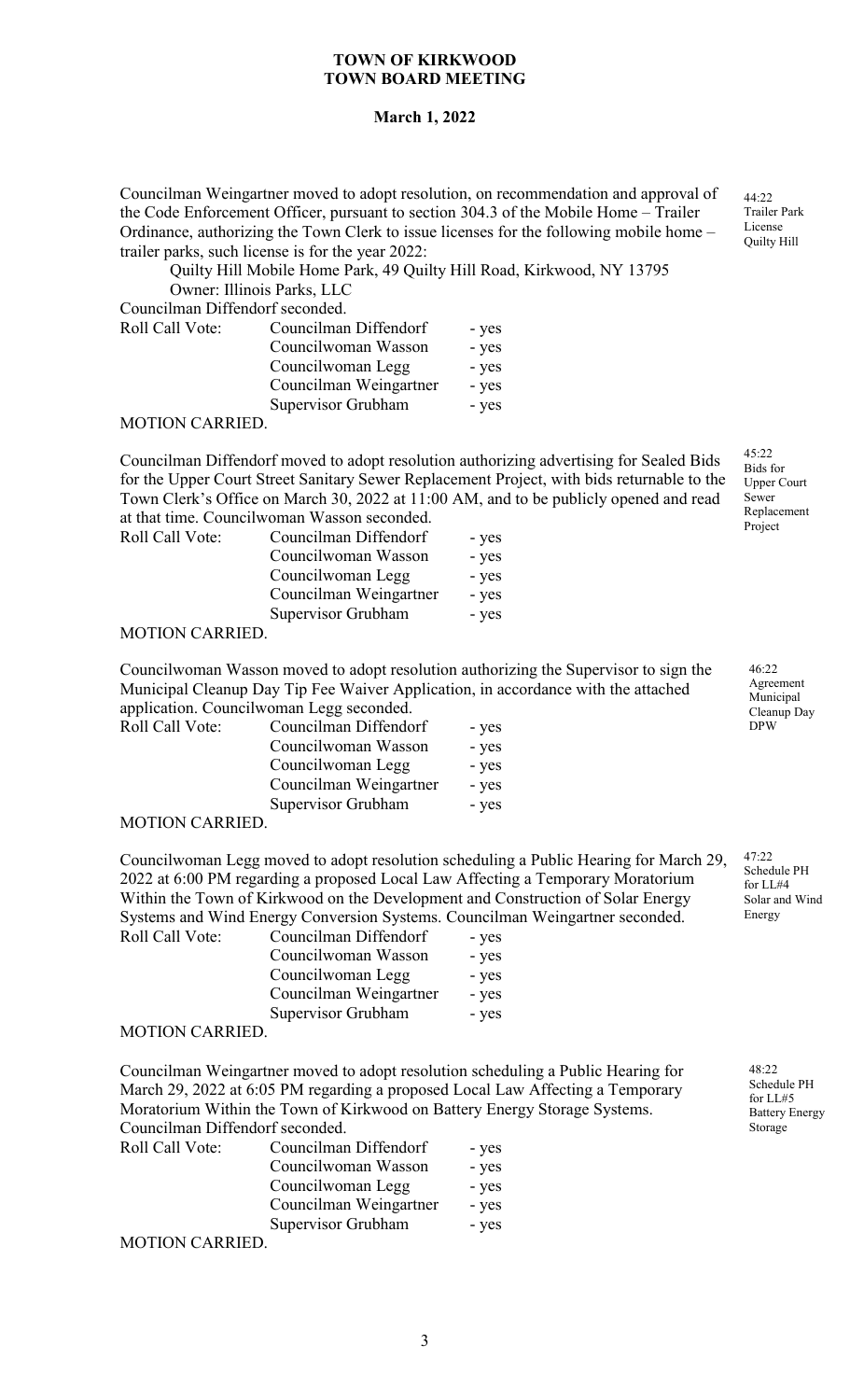## **March 1, 2022**

| 49:22<br>Inspections on<br>Water Tanks<br>W&S    | Roll Call Vote:                                             | accordance with attached quote. Councilwoman Wasson seconded.<br>Councilman Diffendorf<br>Councilwoman Wasson<br>Councilwoman Legg<br>Councilman Weingartner                              | Councilman Diffendorf moved to adopt resolution authorizing Liquid Engineering<br>Corporation to provide interior and exterior inspections of the Highland Heights, Johnson<br>Road, North Sunset, and Stratmill Road water tanks, at a cost not to exceed \$4,100, in<br>- yes<br>- yes<br>- yes<br>- yes     |
|--------------------------------------------------|-------------------------------------------------------------|-------------------------------------------------------------------------------------------------------------------------------------------------------------------------------------------|----------------------------------------------------------------------------------------------------------------------------------------------------------------------------------------------------------------------------------------------------------------------------------------------------------------|
|                                                  | <b>MOTION CARRIED.</b>                                      | Supervisor Grubham                                                                                                                                                                        | - yes                                                                                                                                                                                                                                                                                                          |
| 50:22<br>Repair to<br>Post Office<br>Garage Door | Roll Call Vote:<br><b>MOTION CARRIED.</b>                   | accordance with the attached quote. Councilwoman Legg seconded.<br>Councilman Diffendorf<br>Councilwoman Wasson<br>Councilwoman Legg<br>Councilman Weingartner<br>Supervisor Grubham      | Councilwoman Wasson moved to adopt resolution authorizing Overhead Door Company<br>of Binghamton to repair the Post Office Garage Door, at a cost not to exceed \$2,060.52, in<br>- yes<br>- yes<br>- yes<br>- yes<br>- yes                                                                                    |
| 51:22<br>Fuelcard Credit<br>Application<br>DPW   | Councilman Weingartner seconded.<br>Roll Call Vote:         | Councilman Diffendorf<br>Councilwoman Wasson<br>Councilwoman Legg<br>Councilman Weingartner<br>Supervisor Grubham                                                                         | Councilwoman Legg moved to adopt resolution authorizing the Supervisor to sign the<br>Mirabito Fleet Fuelcard Credit Application, in accordance with the attached application.<br>- yes<br>- yes<br>- yes<br>- yes<br>- yes                                                                                    |
|                                                  | <b>MOTION CARRIED.</b>                                      |                                                                                                                                                                                           |                                                                                                                                                                                                                                                                                                                |
| 52:22<br><b>Bids for New</b><br>Highway Truck    | seconded.<br>Roll Call Vote:<br><b>MOTION CARRIED.</b>      | Councilman Diffendorf<br>Councilwoman Wasson<br>Councilwoman Legg<br>Councilman Weingartner<br>Supervisor Grubham                                                                         | Councilman Weingartner moved to adopt resolution authorizing advertising for Sealed<br>Bids for the purchase of a new 10-wheel dump truck, with bids returnable March 15, 2022<br>at 12 Noon, and be publicly opened and read at that time. Councilman Diffendorf<br>- yes<br>- yes<br>- yes<br>- yes<br>- yes |
| 53:22<br>Schedule<br>Special Board<br>Meeting    | highway truck.<br>Roll Call Vote:<br><b>MOTION CARRIED.</b> | Meeting for March 16, 2022 at 6:00 PM. Councilwoman Wasson seconded.<br>Councilman Diffendorf<br>Councilwoman Wasson<br>Councilwoman Legg<br>Councilman Weingartner<br>Supervisor Grubham | Councilman Diffendorf moved to adopt resolution scheduling a Special Town Board<br><b>Discussion.</b> The special meeting is being held to discuss and vote on purchasing the new<br>- yes<br>- yes<br>- yes<br>- yes<br>- yes                                                                                 |
|                                                  |                                                             |                                                                                                                                                                                           |                                                                                                                                                                                                                                                                                                                |

### **OTHER:**

# **Discussion - Reserve Funds.**

Supervisor Grubham presented the Reserve Funds list along with possible changes to make the list more current. This list is on file in the Town Clerk's office. The items that will remain on the list include: Liability & Casualty Reserve, Sign Reserve Fund, Personal Computer Reserve, Park Development Reserve, Town Building Reserve, Tennis Court Repair Reserve, Public Works Garage Reserve, and Contingency & Tax Stabilization.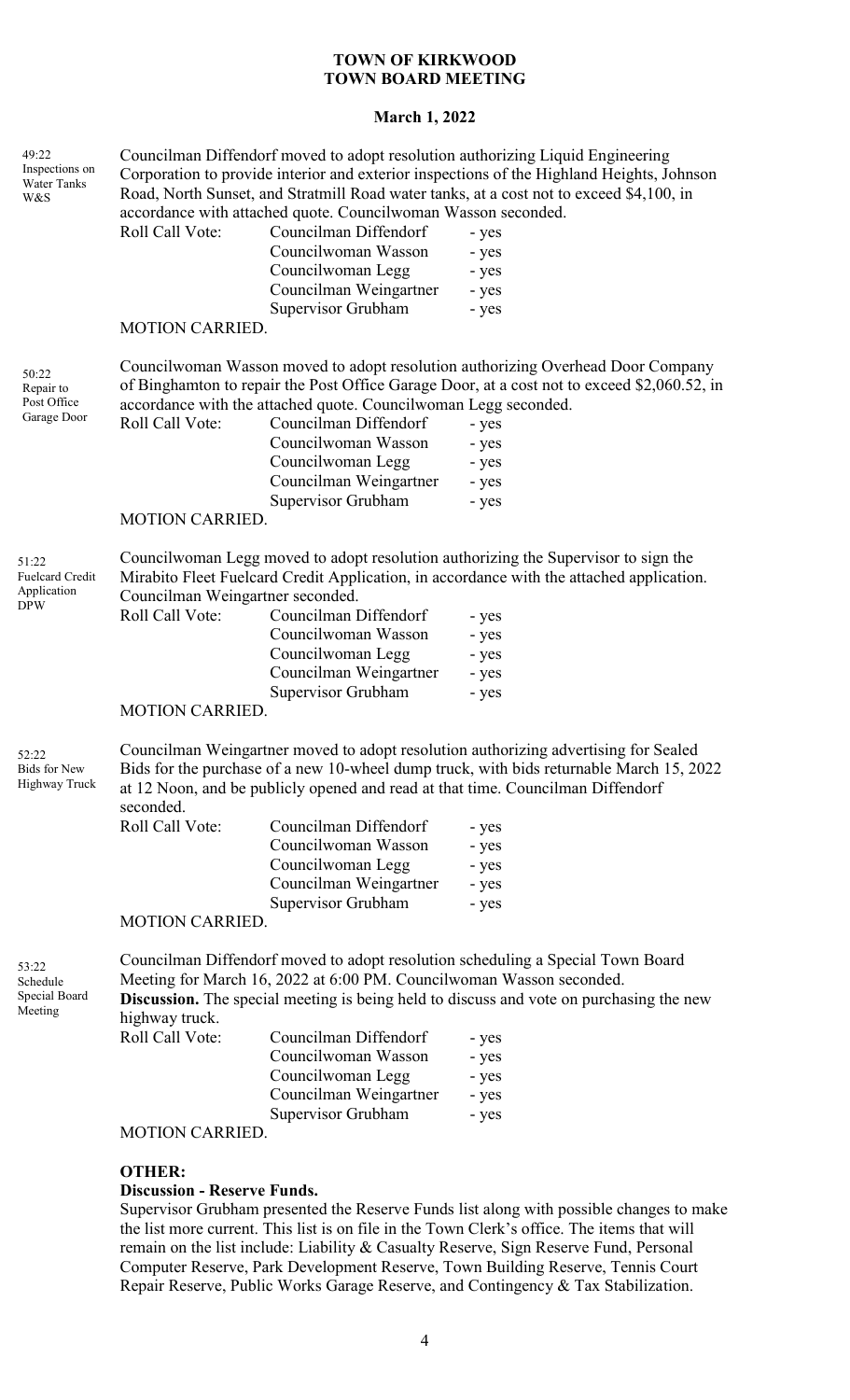## **March 1, 2022**

The Park Land Reserve item will be closed and that money will be spread out to Park Development Reserve and Tennis Court Repair Reserve. This item was originally set up to increase the size of our parks or purchase more park area. The Senior Citizen Reserve Fund will also be closed. Originally the plan was to use money from this fund to buy the senior citizen group a building. This money will go into the Tennis Court Repair Reserve fund.

The Public Works Garage Reserve fund will get some of the mortgage tax money that the Town received this year. This will help with a new highway garage if the upcoming grant is awarded to Kirkwood.

The General Reserve Fund will be a new item that would be funded with the remaining mortgage tax money. This money can be used for a variety of things as needed.

Mr. McKertich explained a resolution and other procedural requirements are required when closing a reserve fund and using the money for a reason that is different than why the reserve was originally created. The same is also needed when creating a new reserve fund. There are two different types of reserve funds, the "type" reserve and the "specific" reserve. The specific reserve fund requires a resolution and permissive referendum at the time of creation and the type reserve fund requires a resolution and permissive referendum at the time of spending the money. Mr. McKertich is going to look into each reserve to verify they were specific reserves. Councilman Diffendorf and Jim Smith both believe they are specific reserve funds and the money could be used as needed, but if we deviate from what the original intention was then a permissive referendum is needed. The two deviations are the two reserve funds that are going to be closed.

Councilman Weingartner stated that when creating the new General Reserve Fund it should be a specific reserve fund so the money can be spent when needed. Although having it labeled as general insinuates it's a type reserve fund. Then a permissive referendum would need to be done every time money needs to be spent.

Mr. McKertich is going to put something together for the closure of the two reserve funds mentioned. The General Reserve Fund will take some thought so it can be used for specific items with flexibility.

Supervisor Grubham noted that the sales tax money is still available and he is holding off on putting it anywhere until the results come in from the first and second quarter of this year. Since the population dropped with the 2020 census we will be losing a percentage of our sales tax money this year so we may need last year's money to cover that loss. Time will tell and decisions can be made once the numbers come in.

#### **NEW BUSINESS:**

Councilwoman Wasson moved to adopt resolution authorizing the Supervisor to sign the Engagement Letter with Johnson, Lauder & Savidge, LLP, dated January 2, 2022, in accordance with the attached letter. Councilwoman Legg seconded. Roll Call Vote: Councilman Diffendorf - yes

Councilwoman Wasson - yes Councilwoman Legg - yes Councilman Weingartner - yes Supervisor Grubham - yes

MOTION CARRIED.

#### **DISCUSSION:**

**Judge Ward Coe's Phone Bill.** Supervisor Grubham referred the Board to their copies of Judge Coe's phone bill, which is paid by the Town. It appears about 14% of the calls made on his cell phone were related to court business. Councilman Weingartner said there is no need for a Town paid cell phone because there are no longer arraignment calls at all hours of the day and night, it is all done through central booking. If he happens to be out of town by his own volition and needs to call the court the Town should not be paying for that. It's a waste of money. It's a phone the Town pays for and he uses it for his own personal use, you can look at the bill and see it. Councilman Diffendorf agrees that he doesn't need a cell

54:22 Engagement Letter Budget Officer